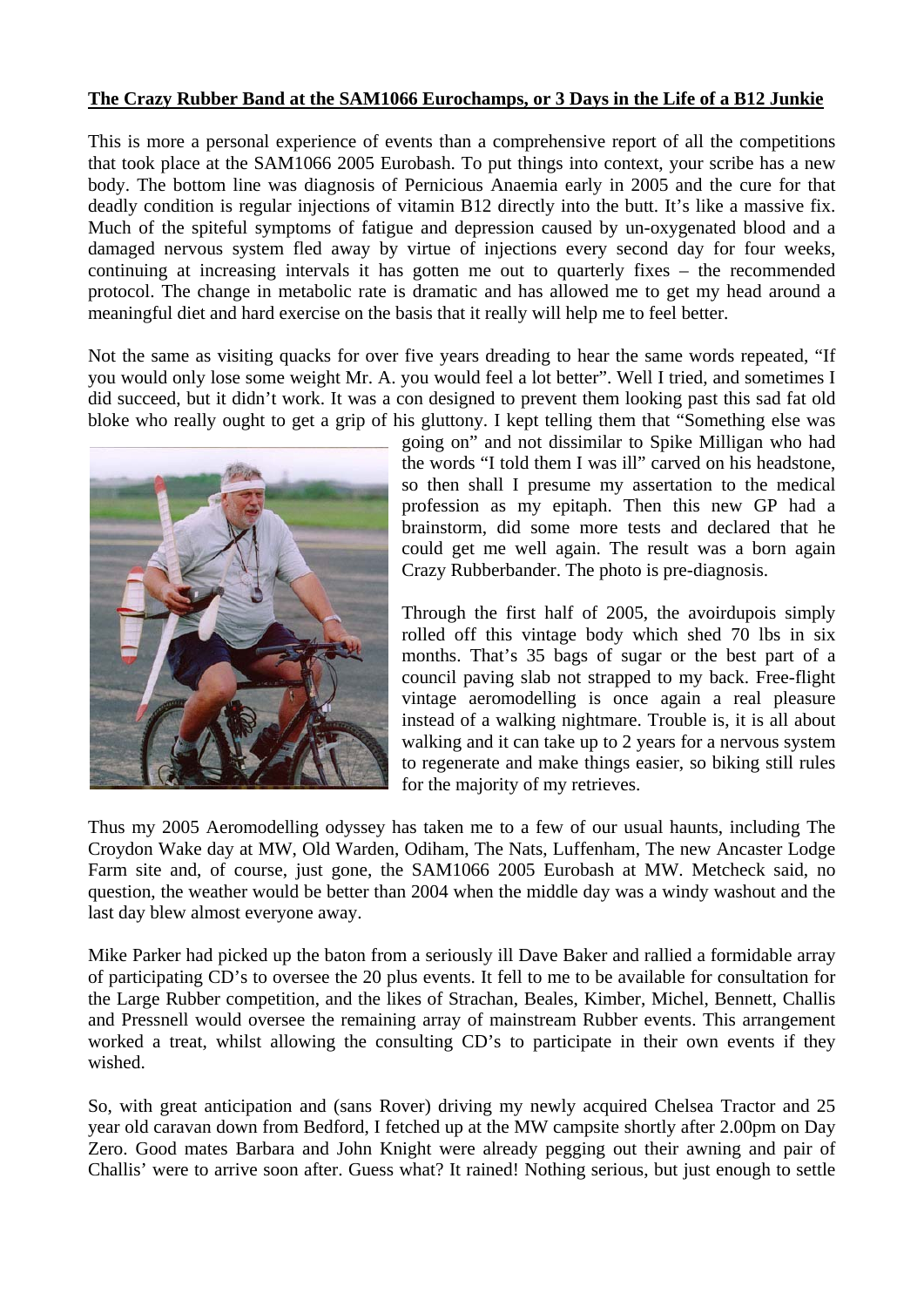the dust for a long, hot weekend to follow. Naturally we repaired to the local pub to stoke the depleted boilers and exchange our latest vintage escapades.

Of particular interest to me was John's tale of a flyaway from Woodbury (shades of my Challenger sleeping with the fishes somewhere north of Brixham, years earlier) that landed south of Dawlish and defied GPS/Radio searches by several folks including the amazing Hippo, until a farmer phoned to report a lost soul found, then duly announced he had a guest who would bring the model all the way to John's house because he lived in the next village. Small world or what?

Thus, Day 1 dawned still and bright and the heavenly gates were open at last. Modellers flooded thro' and staked out personal upwind patches with their tools of the trade. Members of The Crazy Rubberband were true to their gregarious nature and the resulting group included the venerable(s) Kimber, Michel, Beales, the younger Fryer and nearby, the sage, O'Donnell, was purveying aeromobillia from the boot of his estate whilst preparing to do battle in Small Vintage Rubber. The Knight's and Challis' were also parked up in the vicinity but sadly missing from the fray was Billy-Boy Cox and his child bride, Jean, who were dealing with more important issues at home. Flight Cup and Pre 4oz Wake events were also on the agenda for our motley group, this day.

My interest lay only in Small Vintage Rubber and it fell to my 17 year old Eager Beaver to do its



stuff. My newly tried low (no) torque approach (more later) has spread to small rubber too and the Beaver now apologises just eight strands of 3/16 Tan II from 36 grams. You can always tell when flying this method because more than half the motor hangs out front before winding commences. Piling on 14/1500 turns takes an age but the prop paddles away for about 100 secs so the trick is to get at least a bit of lift to make today's' 2 ½ minute max a possibility. The downside, of course, is if

one misses out on lift picking the Beaver will land with turns still on the motor

As it happened, no cock-ups occurred and the Beav' batted away to three impressive maxes and was amongst only eight (surprisingly) full houses from the near fifty strong field. Even with good lift occurring during the day many well known names found the max rather a trial. Not least, the mentioned "sage" who dropped his first and then again the second upon his re-entry with his otherwise very competitive Eager Beaver. Michel also missed the big-time when his Jack North Diamond surprisingly dropped 18 seconds with a tired looking flight. However the feminine Challis' Hepcat rewarded her with 6.26, a grand effort for a new kid on the block. Watch out Lads!



Forgive a technical word about my Eager Beaver. Try as I might I could never get the right balance of side thrust, starboard wing wash-in and fin trim tab to handle the initial motor burst, make a sensible cruise and give a reasonable left/right glide. So I reverted to that well known modern technique, the variable geometry wing. What? I hear you say. Sacrilege, no less! Worse even, than upthrust! Well, not really. Here is how it works. With the fuse lit and a thermal building, I put on an extra few hand turns to maximise the burst and immediately twist and hold the starboard inner wing panel down (see photo) to induce a significant but temporary wash-in for the model to lean on as it tries to go right after launching into a thermally gust. Instead it verticates, but within 15 secs the temporary warp has gone and the Beaver cruises normally then locks into a positive glide. A fudge, but it works a treat.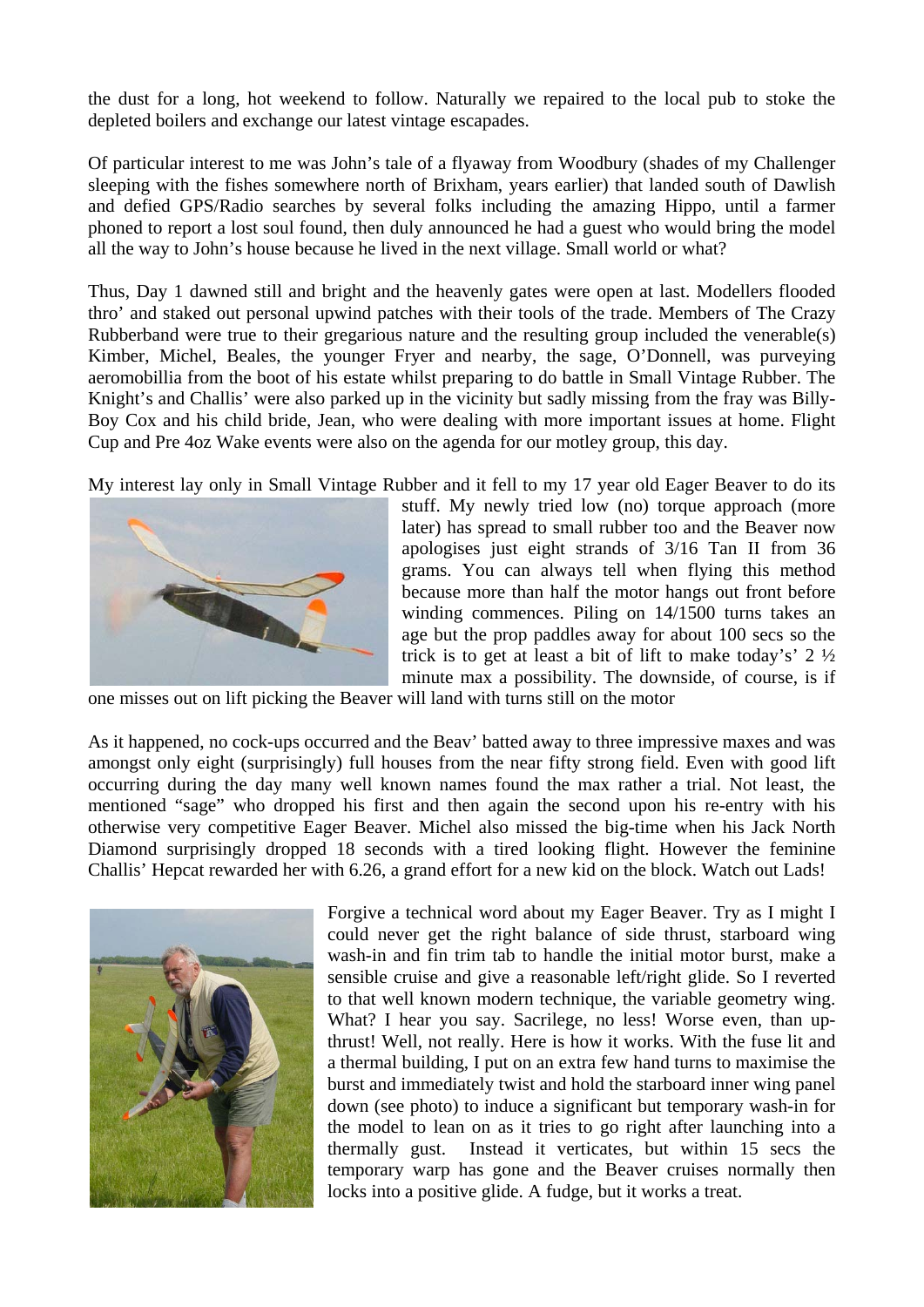The wind shifted all over the place during the day but the strength was always less than moderate and there were lulls-a-plenty to lure (and fool) the thermal hunters. The difficult bomb dump came into play for anyone getting too high in lift and there were lots of fly-aways, even with DT fully deployed such was the power of some hot spots.

The joint fly-offs at 4.30 pm demanded that most participants decamp towards the North West to make the most of the field. I had the help of Beales Snr to hold the Beav' whilst I squeezed out 1570 turns onto a well run-in piece of Tan II. Sadly the lift was only slight when I chose to go but the pattern was exquisite, the prop paddled away for 1 3/4 minutes and the Beaver rewarded me with 3.59, a really good score for that model and good enough to tie for third place with Fryer's Senator, just behind Pressnell's Raff V with 4.12, itself well behind a 6.52 winner from Foster's Hep Cat. Strangely, Martin P and I launched from the same spot and our two models landed only 20 feet apart. Perhaps the Raff V and Eager Beaver are psychologically as well as physically similar.

The Flight Cup for models larger than 36" span but smaller than Wakefield saw Minishull's Mick Farthing and Hollomby's Worcraft Mercury sent to oblivion by John Wingate's magnificent 10.24 with his Bell. In Pre 4oz Wake, no fly-off was needed for Tiller's very well organised Gordon Light to be a minute ahead of Ellison's Northern Star and Northrop's Feinberg.

So the flying ended and after collapsing on my caravan bed for an hour I joined Michel, Beales, Strachan and a pair of Farley's at The (Stockbridge) Vine to satisfy the inner man (and woman). Halfway thro', a brace of Barr's alighted to illuminate our candle lit table. With such an array of aeromodelling talent the conversation turned to philosophy and the M25. Weird or What?

A promise of even better weather for Day 2 led the Rubberband CD's to set a 3 minute max for 8 oz Wake and Large Rubber. ROG was also specified for Wakes. This combination kept full house numbers very low indeed, just 3 from 32, and 2 from 8 respectively. For Wakefield, this became a triple-edged sword. It did serve to keep models from the mostly non existent crops and it obviously limited the silly mass fly-off situation oft seen with Open Rubber, but for many people just reaching a fly-off can be their own personal cup final and thus some will have made good scores and still have been disappointed. Because ROG was also specified and with the peri-track being practically out of bounds due to the mass of vehicles, ROG from smallish take-off boards hastily cobbled together over uncut grass had its own natural hazards. I'm not carping that the decisions were wrong but they did provide a stiff challenge for all flyers as the numbers showed.

My primary interest was to defend the Large Rubber Trophy from 2004 and the Challenger has been getting into more fly-offs hitherto. This is probably due to my regeneration but the model has



also become well organised this year. It is not fussy regarding motor weight and seems quite happy with anything between 100 and 120 grams and any crosssection from 12 to 16 strands. Today however, I chose grunt, 115 grams of Tan II into 16 strands. I also think my lift picking has improved since taking advice from Mo (wife) who observed that results always seem better when I "Go on the Gust". The model is also very forgiving of javelin launches at about 60 degrees, just to the right of the drift, and it always seems to manage to turn off the top of what seems like a certain power stall. Brute force

obviously has its place but it will catch me out eventually, I'm sure!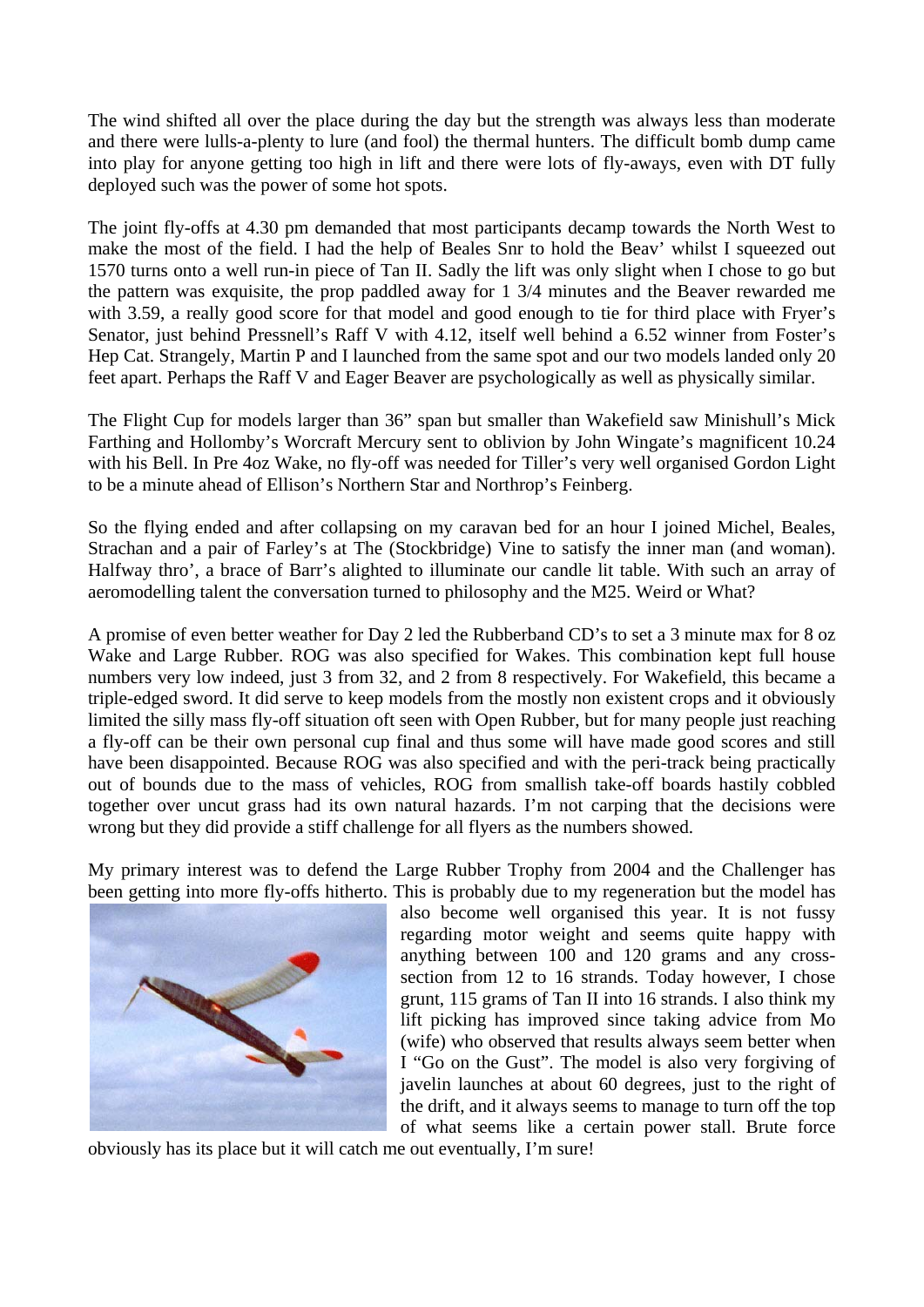Thus, two Challengers made it to the fly-off. I did not see Ferer's model but I'm told it made several low level circuits before getting away for a worthy 4.00 under the circumstances. I was much luckier. An immaculate pattern was topped with some decent lift which a Farley(Carol) /Beales timekeeping combo saw down to below the horizon for 8.00 dead. Foster's Lanzo Stick ran in third but Kimber was unlucky not to retrieve from his 2 nd flight and so missed the opportunity to put in a final max and steal a possible place. Palmer's Golden Eagle was the prettiest by a street.

8 oz Wake was won with a faultless show of competitive flying from Michel who had his Horry performing absolutely on rails all day. This model simply leaped from the ground at astonishing rates and outperformed everything else on the planet. Even without lift, Pete has to wait ages for his model to descend on DT and he suffered foot blisters from just too much walking this day. Even so, he was landing on the field every time, but only just, the Michel aeromodelling master-class version of target golf. The other two full houses registered zero scores. They came from Richard Allen's Contestor, but it failed to avoid the wispy grass at fly-off time and Knight's Knight (OD) which was treed and his reserve could not be retrieved before the deadline.

Here-in lays a tale, so I digress. With his first model treed 50 ft up, in Knock's Wood, the reserve model got away to the road at the bottom of the bomb dump but was lost due to a long delay caused by two radio retrieval bugs talking confusion to him, one in a tree and the other on (or near) the road. Eventually the second signal disappeared and the model was presumed stolen. Later that evening John called a family member to interrogate their home phone and a 1571 revealed a teenage voice taunting the recording machine about a broken model plane (indeed very broken) and if he wants it back then John was to phone the kid. No return number was given. Cheeky b\*\*\*\*y thieves, I say! Subsequently a yagi search thro' local villages/estates revealed a signal from the military married quarters near the officers mess off the Andover road. The bug (and model?) was in a private residence but the occupiers were not home. Negotiations have yet to reveal a satisfactory out come. Oh yes, I forgot! The fire brigade blasted the treed model from its lofty perch with their hoses.

Of other hopeful's in this class, Beales had his Flying Minutes performing on rails under power and gliding like a bag of hammers. O'Donnell's stunning New Look stalled in on one flight. His



apparent cure for this problem is still seemingly unreliable. My own New Look could not repeat a spectacular early max and gave up about 40 seconds in each of the next two rounds. Not surprising, due to an avoirdupois issue. It's a tough old boot but carting around an extra 5.5 oz makes things totally dependent upon lift picking and one flight unusually stalled in from a good height, probably due to a bunch. My own hitherto long term cure for this problem is rooted in LR pattern, nil warps and forward shifted CG.

As a point of interest, the retrieve of my flyaway Challenger was mainly by GPS and only 110 feet off line at 2 miles distance. That is hellishly accurate! It's a deadly technique that deserves more exposure, even (and particularly) amongst sports flyers who might fairly object to spending several hundred quid on a radio tracking system with its attendant risk of bug loss, yet owning and using GPS has much less start-up cost, zero risk of expensive bug loss and needs only replacement batteries from time to time. My web-site carries an explanation of how it all works.

Thus Day 2 ended on a high note, with no collateral losses and being only tired, not knackered. All of a sudden, free flight is getting easier again, until the next time.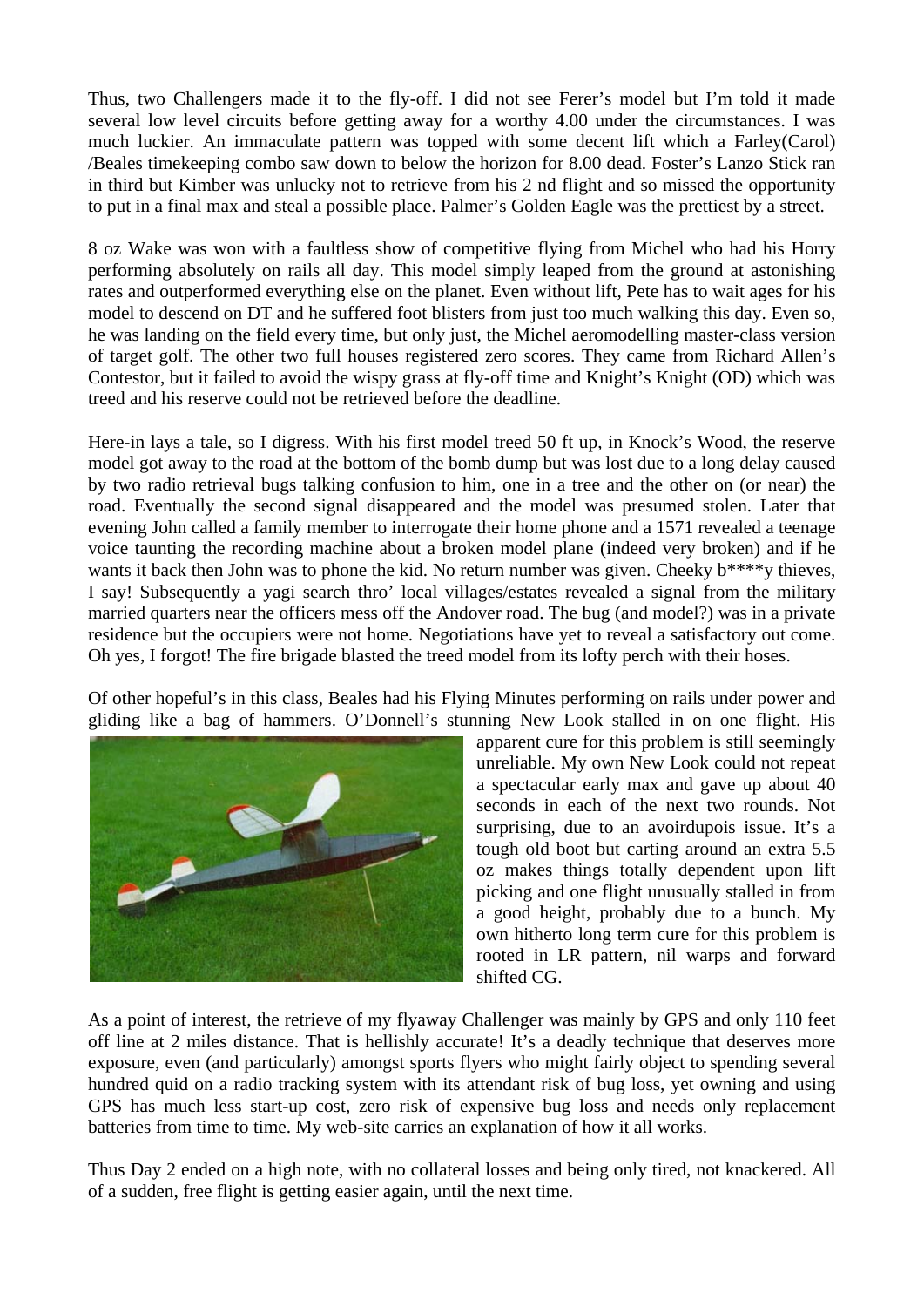And the next time duly came on Day 3, with the inappropriate prospect of persuading my lo-torque Rushbrooke Mayfly to ROG in 4 oz Wake from the same grassy terrain that caused some difficulty for even the leaping 8 oz ships on Day 2. Also on the agenda were Vintage Coupe, Club Classic and Small (25") Rubber.

Club Classic has become a huge success for the Bournmouth members and half the 18 strong field made mincemeat of the 3.00 max. Effectively these are period open rubber models which are mostly being flown by a very competent field of period experts too. However, youngster Longhurst's Flip Flop beat them all with 9.40 in the fly-off, 3 minutes ahead of Barr's Tripstick and a further 2 ½ minutes in front of Minishull's Boxall. 3 Urchins, 3 Boxalls and 5 Last Resorts figured in the event, the best of the latter flown by GNK1, was squeezed into 4th by only 3 seconds.

The 25" class attracted even more entrants (19) and with its 1.30 max and unlimited last flight rule, a fly-off is only a remote possibility. Thus Jeffreys' Skylark put in a final flight of over 9 minutes (total 12.12) to marmalise the field. Tiller's and Foster's Fledgling's took the remaining podium places with totals of 8.56 and 5.53 respectively.



I flew a Fuit in Vintage Coupe and after a good first max plus a nailed-on six minute second flight, way out into the boonies (four on DT); GPS made the retrieve a tiring formality and I found myself running out of time for a full house. Breaking five motors in preparation for the last flight set the nerves jangling somewhat but the little jigger finally got away with nothing to spare on some duff Tan I (one) and dropped 37 secs. Only Tyson's Jump Bis and Oldridge's Bagatelle made the fly-off and the former won by 24 seconds with 1.50. Of the 17 participants, Jump Bis, Fuit and Etienvre were equally popular so Rex's minority Bagatelle did well to hold off a very strong field.

In 4 oz Wakefield, ROG was matched with a 2.30 max. Strachan's '36 Copland was seen for 21.32 and was heard on the tracking bug for over 80 minutes, 'nuff said. John Wingate's very well organised Northern Arrow held off a pair of Lanzo Duplex's (Duplii??) with 4.06 to take second spot in a four-way fly-off. Evans took third with 2.08. Five more Duplii filled out the field and my lone Mayfly paddled away for 2.10 (yes!) under power for all three flights but inexplicably (bunch??) stalled in from a good height on the second flight to drop seven seconds. The third never



really got away and dropped another nine. The 88 gram 10 strand of 1/4 Tan II motors were taking well over 1300 turns and none seemed unduly stressed afterwards.

Once again my heavier than average model demanded some reasonable lift picking and there were a few streamers dotted about the field which one watched for clues. It's been traditional for thermal aids and bug

hunters etc, to be persona-non-grata at past SAM1066 galas, but with the field so spread out and no thermal hunting guidelines given; it was inevitably a mixed situation. In future it would probably be best to redefine the guidelines or perhaps even allow the full array of aids and then not worry about any perceived advantage which might be gained from their use.

All the presentations were made at the end of Day 3 and such was the enthusiasm and kindness of the weather that there were surprisingly few absentee prize-winners from the earlier events. David Baker was on hand to oversee proceedings and the ceremony certainly had his applied touch. One felt that his continuing recovery from illness had lifted the spirits of everyone present. Mike Parker